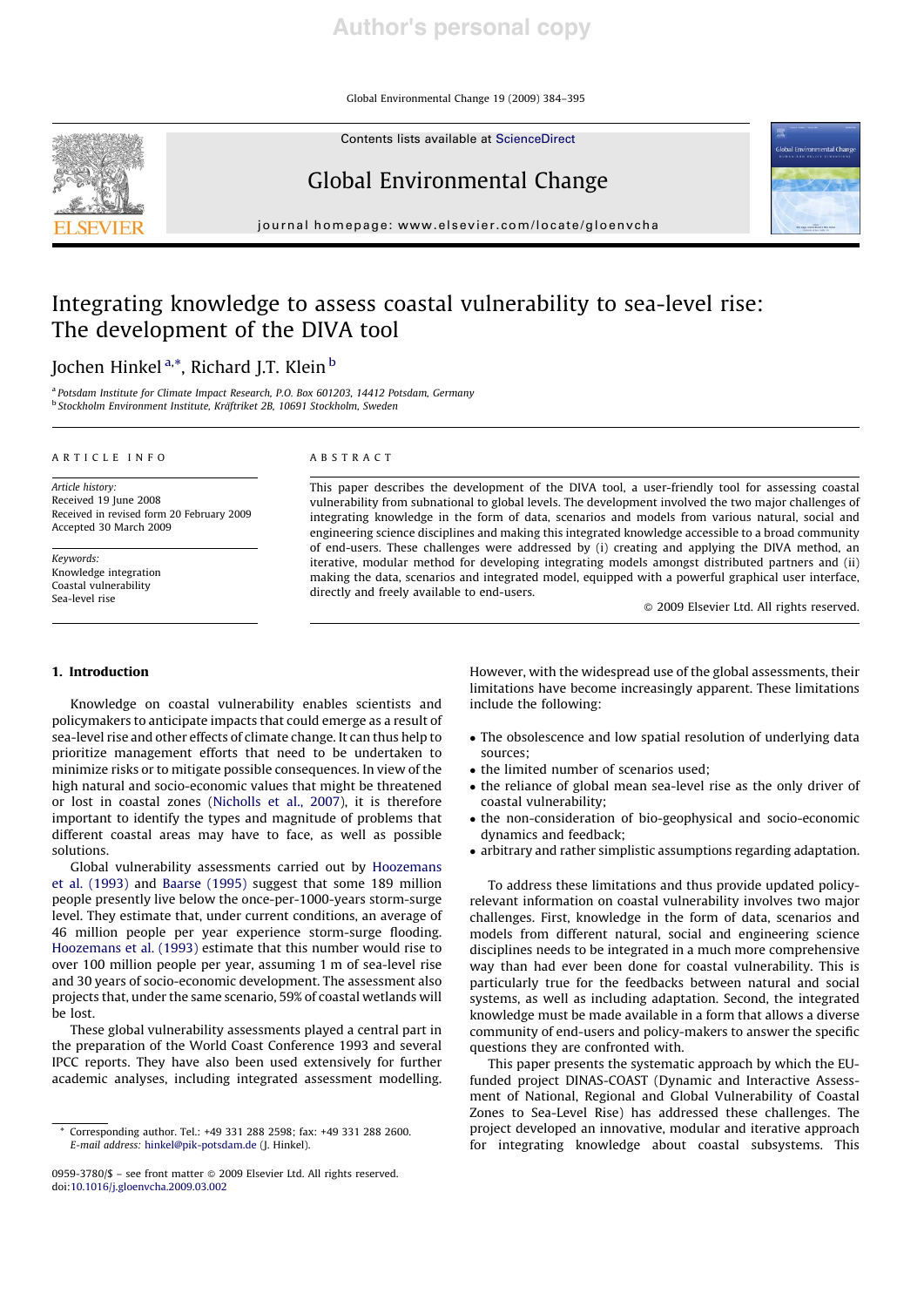approach was then applied to produce the tool called DIVA (Dynamic and Interactive Vulnerability Assessment), a dynamic, interactive and flexible software tool that enables its users to produce quantitative information on a range of coastal vulnerability indicators, for user-selected climatic and socio-economic scenarios and adaptation strategies, on national, regional and global scales, covering all coastal nations. DIVA 1.5.5 was released on a CD-ROM in 2006 (DINAS-COAST Consortium, 2006) and is freely available for download from http://www.pik-potsdam.de/ diva.

The purpose of this paper is not to give a full description of the integrated model itself. Rather the purpose is to present the process by which the integrated model was developed. In so doing, we hope to contribute to the methodological advancement of transdisciplinary, integrative science by providing the rapidly growing number of researchers active in this field with insights and tools that would enable many to tackle similar challenges. A detailed account of the integrated model can be found in the technical documentation that comes along with the tool (DINAS-COAST Consortium, 2006) and the academic literature (Hinkel, 2005; Hamilton et al., 2005; Brander et al., 2006; Vafeidis et al., 2006; Hinkel and Klein, 2007; McFadden et al., 2007a,b; Vafeidis et al., 2008).

The remainder of the paper is organized as follows. Section 2 presents a brief overview of the evolution of methodologies applied for assessing the vulnerability of coastal zones to sea-level rise. Section 3 analyses the requirements that resulted from the two challenges outlined above. Section 4 then presents the method designed to address these challenges, that is, the method applied to develop the DIVA tool. Section 5 presents the tool's structure and components. Section 6 briefly presents some results of DIVA and compares these with results obtained by Hoozemans et al. (1993) and Baarse (1995). Section 7 discusses lessons learned in developing DIVA, and their significance to transdisciplinary science in general, and to vulnerability assessment in particular. Finally, Section 8 presents conclusions and proposes activities for future work.

## 2. Evolution of methodologies for assessing coastal vulnerability to sea-level rise

Before climate change emerged as an academic focus, vulnerability as such was not an important concept in coastal research. Traditionally, research in coastal zones has been conducted mainly by geologists, ecologists and engineers, roughly as follows (Klein, 2002):

- ! Geologists study coastal sedimentation patterns and the consequent dynamic processes of erosion and accretion over different spatial and temporal scales;
- ! ecologists study the occurrence, diversity and functioning of coastal flora and fauna from the species to the ecosystem level;
- engineers take a risk-based approach, assessing the probability of occurrence of storm surges and other extreme events that could jeopardize the integrity of the coast and the safety of coastal communities.

The challenge of climate change has spurred the collaboration between these three groups of coastal scientists; vulnerability has become the integrating focus of this research collaboration. Since 1990 a number of major efforts have been made to develop guidelines and methodologies to assess coastal vulnerability, which combined the expertise of the three disciplines and of economics. In 1992, the former Coastal Zone Management Subgroup of the IPCC published the latest version of its Common Methodology for Assessing the Vulnerability of Coastal Areas to

Sea-Level Rise (IPCC CZMS, 1992). It comprises seven consecutive analytical steps that allow for the identification of populations and physical and natural resources at risk, and of the costs and feasibility of possible responses to adverse impacts.

The Common Methodology has been used as the basis of assessments in at least 46 countries; quantitative results were produced in 22 country case studies and eight subnational studies (for an overview see Nicholls, 1995). The aforementioned assessments by Hoozemans et al. (1993) and Baarse (1995) applied the Common Methodology on a global scale. Studies using the Common Methodology were meant to serve as preparatory assessments, identifying priority regions and priority sectors and providing an initial screening of the feasibility and effect of coastal protection measures. At most, seven impact indicators were considered, as follows (IPCC CZMS, 1992):

- 1. People affected (the people living in the coastal floodplain that are affected by sea-level rise);
- 2. people at risk (the average annual number of people flooded by storm surge);
- 3. capital value at loss (the market value of infrastructure which could be lost due to sea-level rise);
- 4. land at loss (the area of land that would be lost due to sea-level rise);
- 5. wetland at loss (the area of wetland that would be lost due to sea-level rise);
- 6. potential adaptation costs, with an overwhelming emphasis on protection;
- 7. people at risk, assuming the adaptation considered in indicator 6.

The studies using the Common Methodology have been successful in raising awareness of the potential magnitude of climate change and its possible consequences in coastal zones. They thus provided a motivation for implementing policies and measures to control greenhouse gas emissions. In addition, they encouraged long-term thinking and triggered more detailed local coastal studies in areas identified as particularly vulnerable, the results of which would contribute to coastal planning and management (Klein and Nicholls, 1998; Klein, 2002).

Nonetheless, a number of problems have been identified with the Common Methodology, which mainly concern its data intensity and its simplified approach to bio-geophysical and socio-economic system response (Klein and Nicholls, 1999). In response to these problems, alternative assessment methodologies have been proposed, but they have generally not been applied by anyone other than their developers. A semi-quantitative methodology proposed by Kay and Hay (1993) was applied in a number of South Pacific island countries, where it was felt that the Common Methodology put too much emphasis on economic impacts. An index-based approach proposed by Gornitz et al. (1994) included the risk of hurricanes and was developed for use along the east coast of the United States. However, it did not consider socioeconomic factors.

In 1994 the IPCC published its Technical Guidelines for Assessing Climate Change Impacts and Adaptations (Carter et al., 1994), which provide system-independent guidance to countries that wish to assess their vulnerability to climate change. The Technical Guidelines are outlined in a similar fashion to the Common Methodology, but fewer analytical steps are implied and less prior knowledge is assumed. In addition, the Technical Guidelines are not prescriptive in the choice of scenarios, tools and techniques to conduct the analysis. For a range of socioeconomic and physiographic systems, the United Nations Environment Programme (UNEP) Handbook on Methods for Climate Change Impact Assessments and Adaptation Strategies (Feenstra et al., 1998) offers a detailed elaboration of the IPCC Technical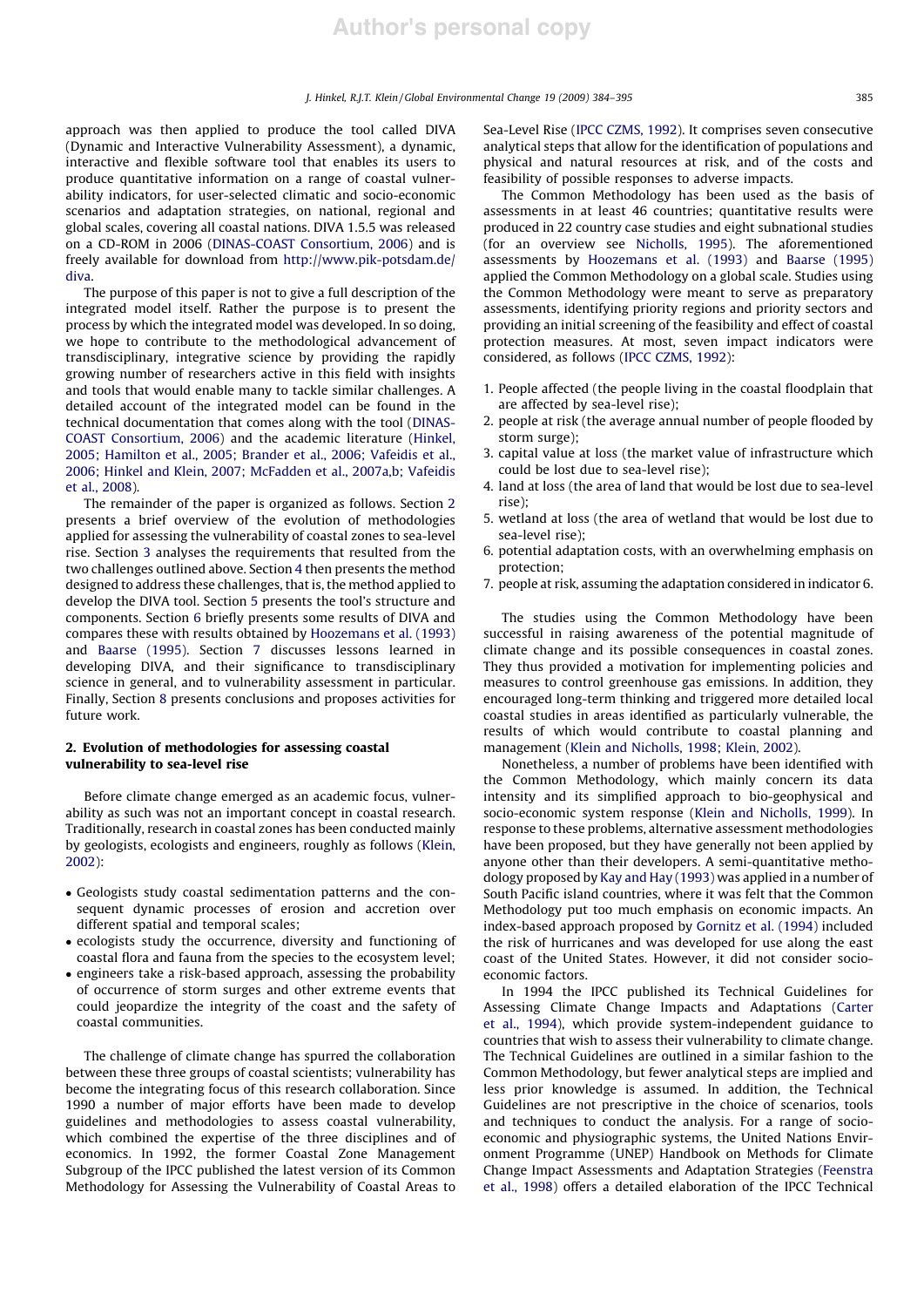Guidelines, including for coastal zones (Klein and Nicholls, 1998). The UNEP Handbook has been used in a range of developing countries under the UNEP Country Studies Programme and the first phase of the Netherlands Climate Change Studies Assistance Programme. The United States Country Studies Program used similar guidance provided by Benioff et al. (1996).

In the late 1990s, the EU-funded project SURVAS (Synthesis and Upscaling of Sea-Level Rise Vulnerability Assessment Studies) aimed to synthesize and upscale all available coastal vulnerability studies and to develop standardized data sets for coastal impact indicators suitable for regional and global analysis (de la Vega-Leinert et al., 2000a, 2000b; see also http://www.survas.mdx.ac.uk/). However, this effort was only partially successful: synthesis and upscaling was impeded by the fact that studies had used different methodologies, scenarios and assumptions. As a result, the global assessments by Hoozemans et al. (1993) and its update by Baarse (1995) remained the only sources of global information on coastal vulnerability to sea-level rise.

### 3. Requirement analysis

DIVA has been developed to meet the demand for new information on coastal vulnerability on a global scale, addressing important limitations of the earlier global studies listed in the previous section. Important improvements are the inclusion of feedbacks within the combined natural and socio-economic coastal system and the more explicit and realistic representation of adaptation (see Section 5).

To make these improvements required integrating natural and social science knowledge in a much more comprehensive way than had ever been done for coastal vulnerability assessment. No single scientific discipline, scholar or research institute could have developed DIVA independently. Each project consortium member provided unique knowledge about a specific coastal subsystem in the form of scenarios, data, models and relevant questions to be addressed. Incompatible conceptualizations (or terminologies) had to be harmonized and different model types (e.g., discrete, continuous and optimization models) had to be incorporated.

Integration was complicated by the fact that project partners were distributed over various institutes. As a result, frequent project meetings were not possible, and most of the model development was coordinated using e-mail, the Internet, and telephone calls. These constraints called for a modular approach, in which the individual project partners can represent and validate their subsystem knowledge in the form of self-contained modules.

Model integration involved a further challenge: it was not possible to define the interfaces between the modules at the beginning of the project. As is frequently the case in integrative research, the interactions between the various subsystems were not fully understood at the start of the project; instead, such understanding typically develops during the project and becomes a major result of the project itself. Furthermore, the development of the model had to take place simultaneously with the development of an appropriate database, because no existing database was suitable for use in DIVA.

Taking into account that scientific data and models about coastal phenomena themselves are changing quickly, a further aim was to create a tool that can be easily upgraded as new knowledge becomes available.

A second set of requirements comes from the end-user's perspective. The goal of DINAS-COAST was not only to integrate knowledge but also to make available this knowledge to a wider audience. From having been involved in previous coastal vulnerability assessments, the project consortium members were aware that many different end-users are interested in coastal vulnerability, including academics, non-governmental organizations (NGOs), government analysts, and United Nations and other international organizations, all of which, however, have specific questions. Hence, a multitude of scenarios, adaptation options, impact indicators and spatial scales need to be considered in a global vulnerability assessment, which means that vast amounts of data can be produced. To publish and make available only a limited number of model runs would therefore be a strong limitation to users. By making available the model itself, users can instead explore those questions in which they are interested.

To this end, a graphical user interface (GUI) is required that reflects the specific information needs of the users. The GUI must be intuitive and user-friendly, but also allow for advanced interactions for more professional users. At the basic level, users must be able to select climate and economic scenarios, choose from a set of adaptation strategies, run the model and analyze the results. A question frequently asked by policy makers is which country or region is more or most vulnerable, so the GUI puts special emphasis on enabling comparative analyses of impacts under different scenarios and for adaptation strategies. At the advanced level, users should also be able to edit the data, use their own scenarios and possibly even alter the model's algorithms. The GUI should provide import and export facilities for standard Office and GIS applications. Finally, making the model available for user interaction requires a fast model.

Both sets of requirements necessitate a flexible tool in the sense that it is possible to make changes to data, algorithms, subsystem interactions and the GUI during its development phase. But how does one design a product that is a moving target? The answer for DINAS-COAST was that rather than designing the product (i.e. the DIVA tool), it designed the process of developing the product. Instead of providing a rigid specification of the final product at the outset of the project, DINAS-COAST created a method, called the DIVA method, which organizes and facilitates the tool development process, and allows for the iterative refinement of the tool. The actual DIVA tool has been built using the DIVA method. While the DIVA tool is specific to DINAS-COAST, the DIVA method is generic and could easily be reused in other contexts with similar requirements. The next two sections present the DIVA method and the DIVA tool, respectively.

### 4. The DIVA method

The DIVA method is a method for building modular integrated computer models by distributed partners. It was developed to address the aforementioned challenge of supporting the process of integrating knowledge.

The DIVA method consists of two parts: a modelling framework and a semi-automated development process. The modelling framework frames the model to be built by providing a general a priori conceptualization of the system to be modelled; only those phenomena that can be expressed using the framework's concepts can in fact be modelled. The development process facilitates integration on the process level. It frames the iterative specializing of the framework's general concepts to the needs of the specific problem addressed. For a more technical presentation of the DIVA method see Hinkel (2005).

The modelling framework provides concepts for expressing static information about the system, as well as concepts for representing the system's dynamics. The statics of the system are represented by a data model consisting of geographic features, properties, and relations, which follows the OpenGIS Abstract Specification of the Open GIS Consortium (http://www.opengis.org/techno/abstract.htm). The geographic features represent the real-world entities such as regions, countries and river basins. Properties capture the quantitative information about the features.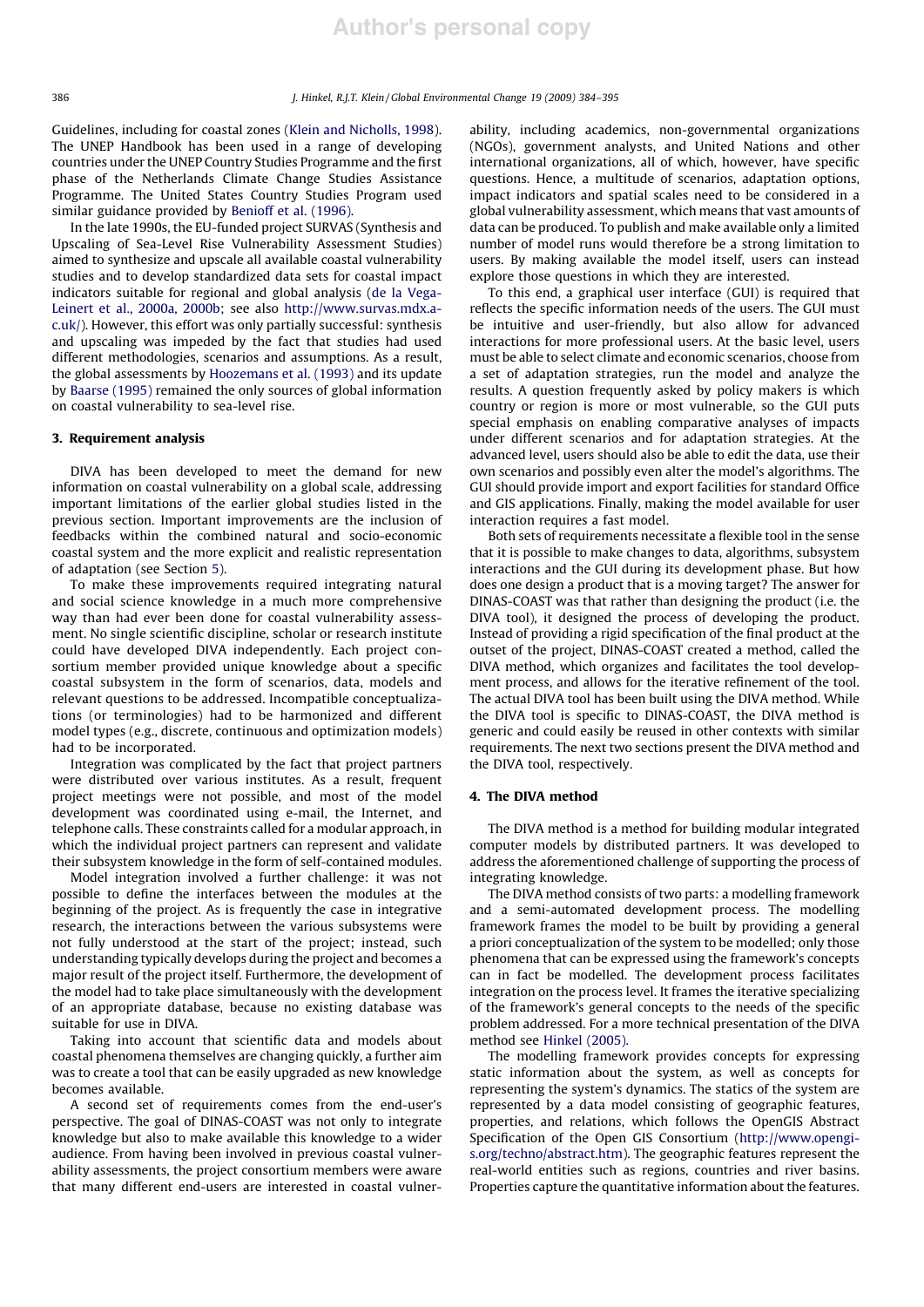For example, a country might have the property ''area'' or a river the property ''length''. Finally, relations describe how the features are structured. For example, the feature "region" might contain several ''country'' features. The dynamics of the system are represented in the form of first-order difference equations. For example, the surface area of coastal wetlands in a country might be a function of the wetland surface area in the previous time step and of the value of the sea-level scenario driving the model in the current time step.

The development process organizes the integration of knowledge, based on the a priori conceptualization provided by the modelling framework. Knowledge about the system enters the process in four ways (see Fig. 1):

- 1. The ontology, which is a shared language to talk about the system to be modelled;
- 2. the algorithms, which represent the system's dynamics;
- 3. the data, which represent the initial (observed) state of the system and the scenarios that represent the system's possible future evolutions;
- 4. the use-cases, which specify how the user can interact with the model via the GUI.

The first task of any iteration of the development process is the elaboration of the shared ontology. An ontology is a specification of a conceptualization (Gruber, 1993), that is a list of terms and their definitions. Elaborating a shared ontology means, in the case considered here, that the geographic features, properties and relations that constitute the modelled system must be specified. According to the role they have in the system's dynamics, all properties of the features must be classified into one of four categories: driver, state variable, diagnostic variable and parameter. For example, the country's area is static (a parameter), while its population might be a driver. The development of the ontology is a joint responsibility of the entire project consortium and forms the basis for all discussions about the system. The ontology is stored in a central repository as an XML (extensible markup language) document.

Once the knowledge has entered the development process, most subsequent processes are automated and model development proceeds in three parallel tracks: the database development, the GUI development and the algorithm development. The ontology feeds into all three tracks. The database development consists of two steps. First, raw data must be preprocessed to fit the ontology. Second, the preprocessed data is automatically converted into the DIVA database format (Vafeidis et al., 2008). The GUI is automatically generated using the XML document, which also includes a description of the properties, the units, the minimum and maximum values, and so on.

The ontology is also used to generate automatically Java source code, which is then used by the project partners to code the algorithms. The model's ontology is then hard-coded in Java, which means that an algorithm will only compile if it is consistent with the ontology. Related algorithms are grouped into modules. For example, a project partner could write a module called CountryDynamics, which simulates how the properties of the feature ''country'' evolve over time. Before a module is submitted for inclusion into the integrated model it is run and validated in standalone mode.

The last step of any iteration of the development process involves the analysis of the modules and their linkages, and the validation of the complete model. Whenever a new version of a module is submitted, the project's internal tool development website is automatically updated, offering documentation and the new integrated model for download. An important document that is automatically generated is a graph that visualizes the flow of data through the modules (see Fig. 2). Module developers can use this graph to analyze the interactions between the modules and decide whether any changes need to be made in the next iteration of the development process. This may then create the need to update the ontology, change the algorithms, incorporate new data, and adjust the GUI's functionality.

The principal advantage of this iterative approach to model development is that the interfaces between the subsystems modules do not have to be specified before the coding can start. The module developers can start coding their knowledge before analyzing which information they need to take from and provide to other modules. The development process can be iterated as many times as necessary. At any stage new knowledge in the form of data, algorithms or linkages between the modules can be incorporated, yet there is always a complete model available.



Fig. 1. The DIVA development process. Boxes denote deliverables, ovals denote processes, and shaded ovals denote automated processes (GUI stands for graphical user interface).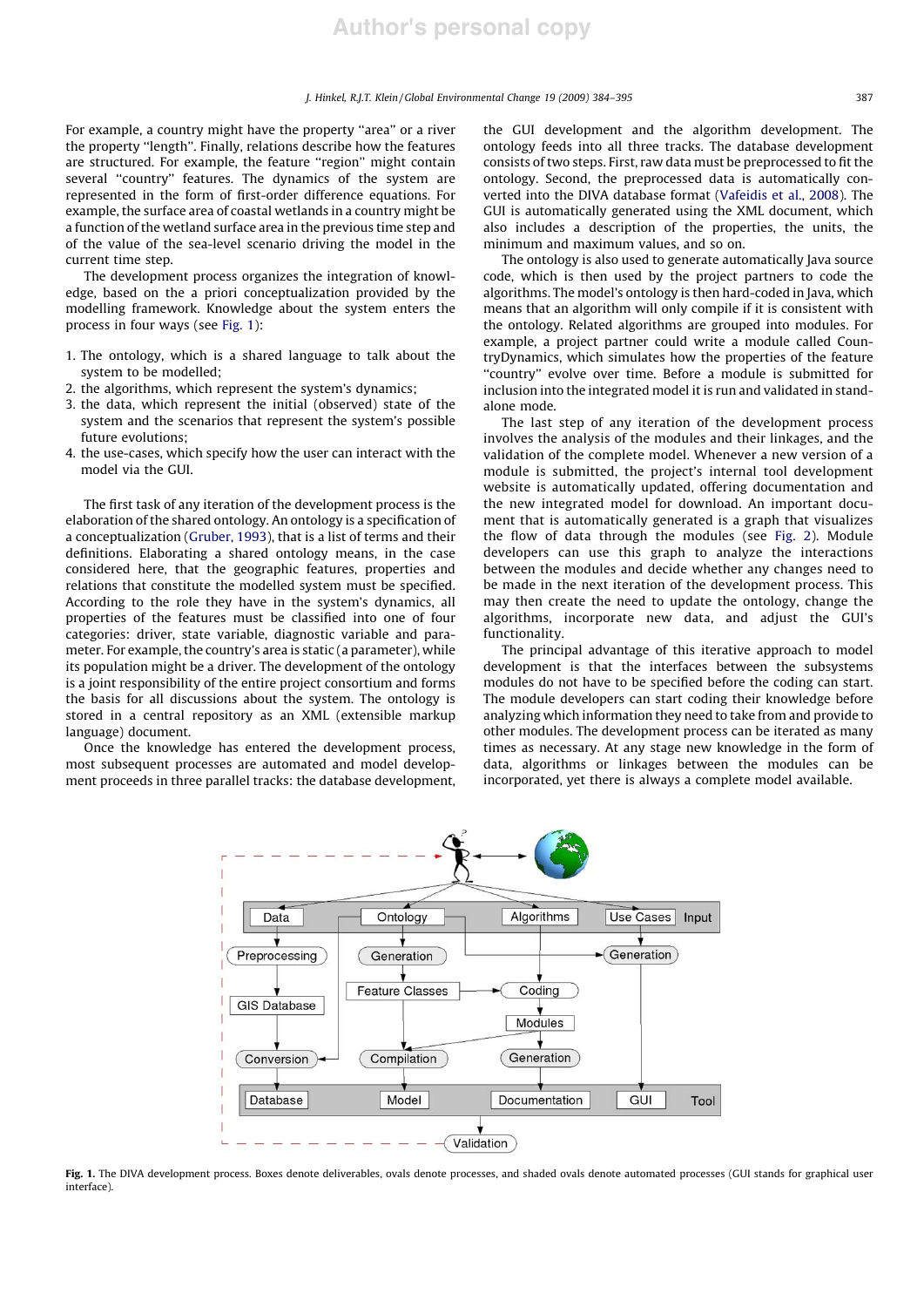## **Author's personal copy**

388 J. Hinkel, R.J.T. Klein / Global Environmental Change 19 (2009) 384–395



Fig. 2. Module linkages in DIVA 2.0.3. Octagons represent the modules, rectangles represent data, the solid arrows represent the flow of data during one time step, and the dotted arrows represent the data fed into the next time step.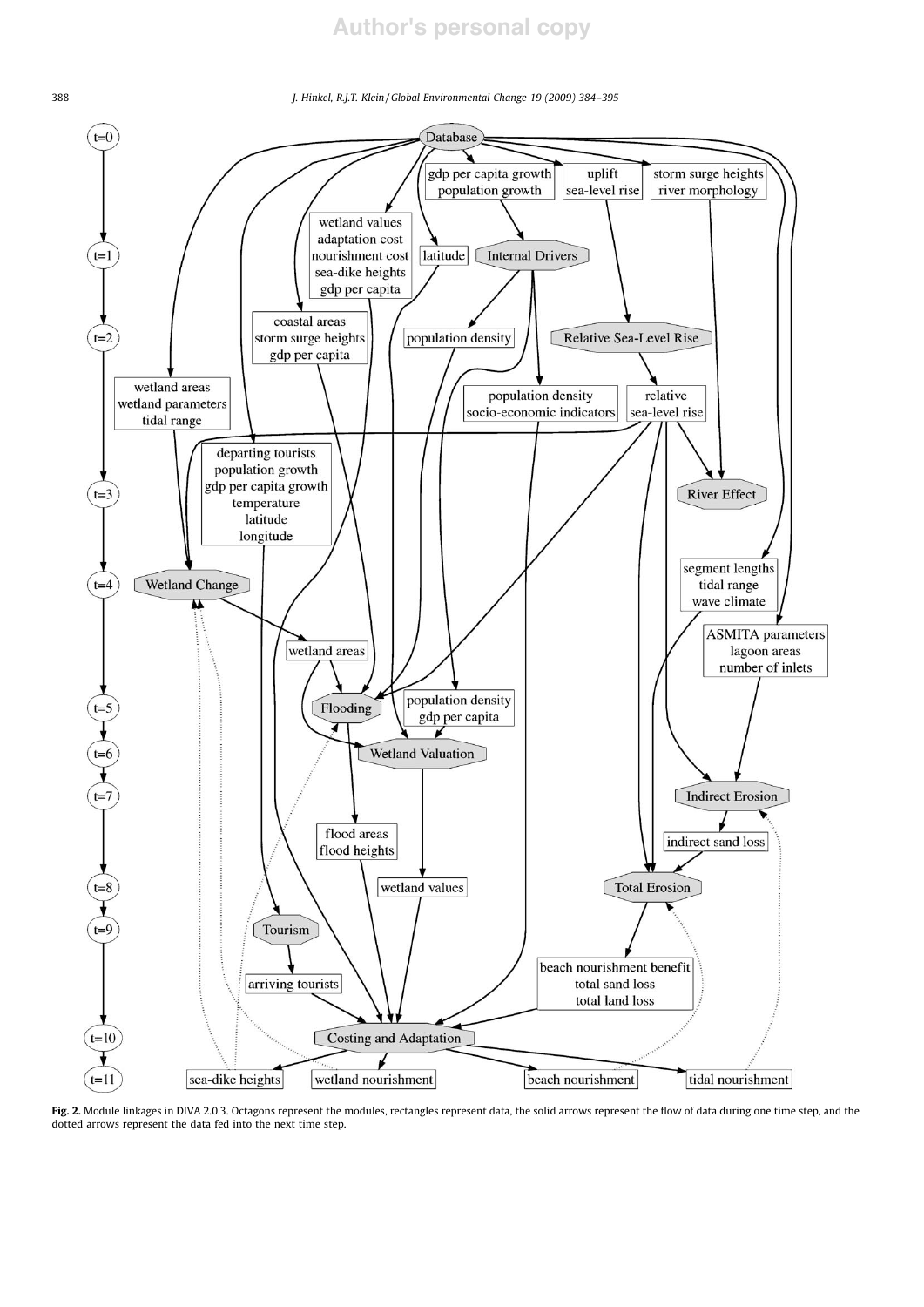## 5. The DIVA tool

### 5.1. Components

The DIVA method described above was applied to develop the DIVA tool. The DIVA tool comprises four main components:

- 1. A detailed global database with biophysical and socio-economic coastal data;
- 2. global and regionalized sea-level and socio-economic scenarios until the year 2100;
- 3. an integrated model, consisting of interacting modules that assess biophysical and socio-economic impacts and the potential effects and costs of adaptation;
- 4. a graphical user interface for selecting data and scenarios, running model simulations and analyzing the results.

The database contains information on roughly 80 biophysical and socio-economic parameters of the world's coats. Data is represented on the basis of seven different types of geographic features (DIVA's ontology, see Section 4): coastline segments, administrative units, countries, rivers, tidal basins, world heritage sites and  $5 \times 5$  degree grid cells. Most data is attributed to the coastline segments. These coastline segments were developed by decomposing the world's coastline, based on its biophysical and socio-economic characteristics, into 12,148 variable-sized segments that are homogeneous in terms of impacts and vulnerability to sea-level rise (McFadden et al., 2007a). The choice to represent data this way was motivated by the requirement to have a fast model. Attributing the information to the one-dimensional coastline simplifies the calculations of the model because all expensive GIS operations have already been performed as part of the data preprocessing (Hinkel, 2005; Vafeidis et al., 2006, 2008).

The scenarios that drive the model contain information about sea-level rise, land-use change and socio-economic development (i.e. population and economic growth), all of which was derived from the scenarios of the IPCC Special Report on Emission Scenarios (SRES; Nakicenovic and Swart, 2000). The sea-level scenarios were produced with the climate model of intermediate complexity CLIMBER-2 of the Potsdam Institute for Climate Impact Research in Germany (Petoukhov et al., 2000). For each SRES emission scenario six different sea-level scenarios, assuming three

| ын |  |
|----|--|
|----|--|

The modules in DIVA 2.0.3.

different climate sensitivities, as well as uniform and regionalized sea-level rise, were produced.

The integrated model of the DIVA tool consists of a number of modules, developed by the various project partners and representing the coastal subsystems. The model computes the impacts of sea-level rise on natural and human systems, as well as the effects of human adaptation on these impacts. Table 1 lists all modules and Fig. 2 shows the flow of data through the modules. Section 5.2 discusses the integrated model in more detail.

The graphical user interface (GUI) of the DIVA tool enables its user to choose scenarios and adaptation strategies, to run the model, and to analyze and compare the results for different regions, time steps, scenarios and adaptation strategies. The GUI was built on the basis of the Delft Tools (http://www.demis.nl/ home/pages/products.htm), which is a collection of software components for decision support and temporal-spatial data analysis. Input and output data can be visualized in the form of tables, graphs, charts, and maps. All data used by the model can be edited, imported from spreadsheets or exported to standard Office formats. Fig. 3 is a screen shot of the GUI of DIVA, showing the total adaptation costs per country.

## 5.2. The integrated model

The integrated DIVA model first produces relative sea-level scenarios by combining the sea-level scenarios from CLIMBER-2 with the vertical land movement. The latter is a combination of glacial-isostatic adjustment according to the geo-physical model of Peltier (2001) and, following McGill (1958), a uniform 2 mm/year subsidence in deltas. Human-induced subsidence (due to ground fluid abstraction or drainage) is not considered due to the lack of consistent data.

With the relative sea-level scenarios as input, four types of biophysical impacts are assessed: land loss, flooding, salinity intrusion in river deltas and estuaries, and wetland change. Land is lost due to submergence and coastal erosion. Both direct and indirect coastal erosion are considered. The direct effect of sealevel rise on coastal erosion is estimated using the Bruun rule (Zhang et al., 2004; Nicholls, 2002). Sea-level rise also affects coastal erosion indirectly as tidal basins become sediment sinks under rising sea level, trapping sediments from the nearby open coast into tidal basins. This indirect erosion is calculated using a simplified version of the ASMITA model (Aggregated Scale

| Module name             | Author(s)                                                                                                                                                               | Description                                                                                                                                                                                                      |  |
|-------------------------|-------------------------------------------------------------------------------------------------------------------------------------------------------------------------|------------------------------------------------------------------------------------------------------------------------------------------------------------------------------------------------------------------|--|
| Relative sea-level rise | Robert Nicholls, Loraine McFadden                                                                                                                                       | Creates relative sea-level rise scenarios by adding vertical land movement<br>to the climate-induced sea-level rise scenarios.                                                                                   |  |
| River effect            | Rob Maaten                                                                                                                                                              | Calculates the distance from the river mouth over which variations<br>in sea level are noticeable.                                                                                                               |  |
| Indirect erosion        | Luc Bijsterbosch, Zheng Bing Wang,<br>Gerben Boot                                                                                                                       | Calculates the loss of land, the loss of sand and the demand for nourishment<br>due to indirect erosion in tidal basins. This is a reduced version of the Delft<br>Hydraulics ASMITA model (Stive et al., 1998). |  |
| Total erosion           | Robert Nicholls, Loraine McFadden                                                                                                                                       | Calculates direct erosion on the open coast based on the Bruun rule. Sums<br>up direct erosion and indirect erosion for the open coast, including the<br>effects of nourishment where applied.                   |  |
| Wetland change          | Loraine McFadden, Robert Nicholls,<br>Tom Spencer, Jochen Hinkel                                                                                                        | Calculates area change due to sea-level rise, sea dike construction and<br>possible wetland nourishment for six types of wetlands.                                                                               |  |
| Flooding                | Robert Nicholls, Richard Tol, Jochen Hinkel                                                                                                                             | Calculates flooding due to sea-level rise and storm surges, taking into<br>account sea dikes.                                                                                                                    |  |
| Wetland valuation       | Luke Brander, Onno Kuik, Jan Vermaat                                                                                                                                    | Calculates the value of different wetland types as a function of GDP,<br>population density and wetland area.                                                                                                    |  |
| Tourism                 | Jacqueline Hamilton, David Maddison,<br>Richard Tol                                                                                                                     | Calculates number of tourists per country.                                                                                                                                                                       |  |
| Costing and adaptation  | Richard Tol, Gerben Boot, Poul Grashoff,<br>Jacqueline Hamilton, Oliver Hansen, Jochen<br>Hinkel, Maren Lau, Loraine McFadden,<br>Robert Nicholls, Christine Schleupner | Calculates socio-economic impacts of the geodynamic effects, taking into<br>account preset and/or user-defined adaptation options.                                                                               |  |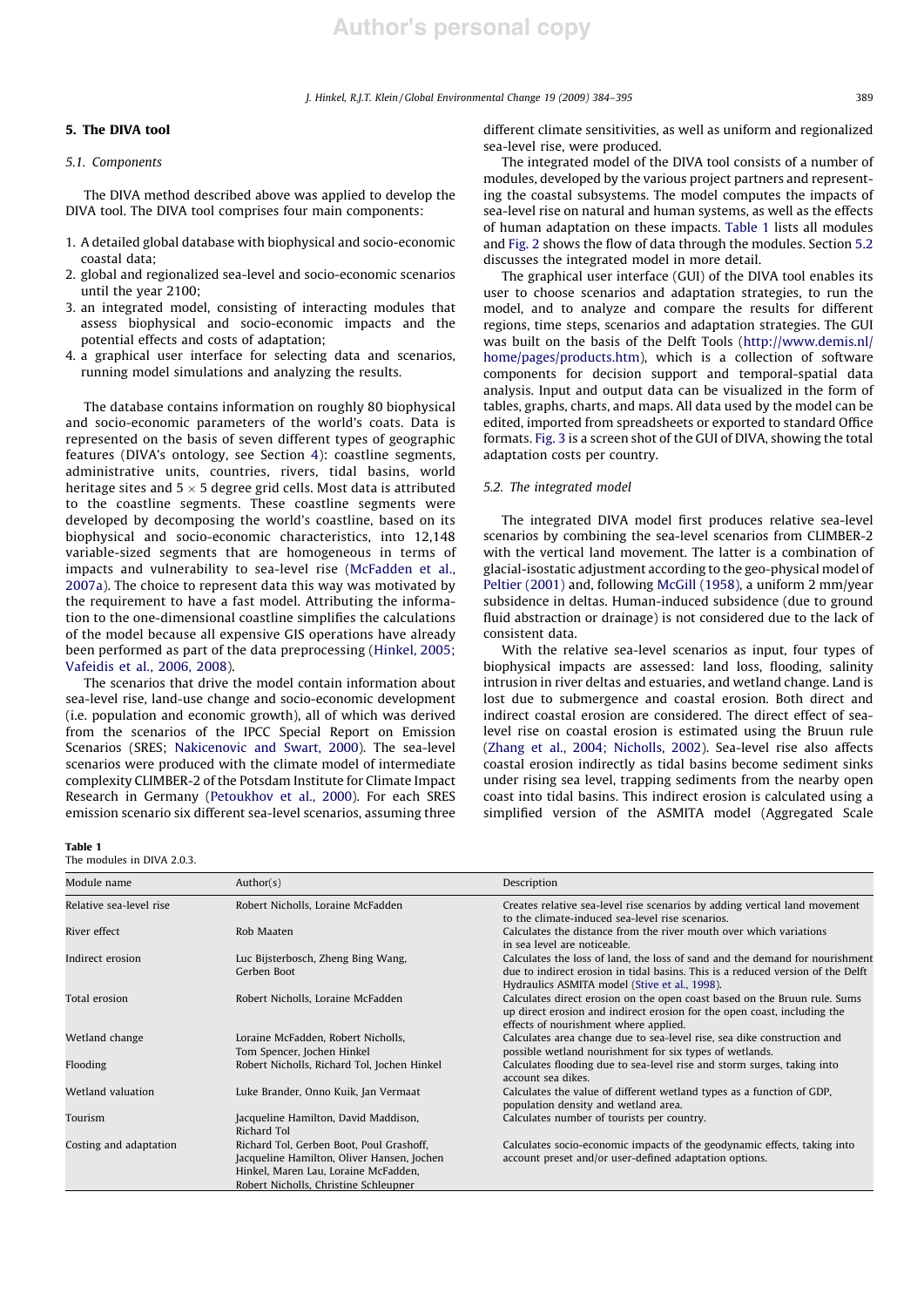#### 390 J. Hinkel, R.J.T. Klein / Global Environmental Change 19 (2009) 384–395



Fig. 3. A screen shot of the graphical user interface of the DIVA tool.

Morphological Interaction between a Tidal basin and the Adjacent coast; Stive et al., 1998; Van Goor et al., 2003). About 200 tidal basins around the world are considered. DIVA includes beach and tidal nourishment, that is, the replacement of eroded sand, as adaptation options.

The flooding of the coastal zone caused by sea-level rise and associated storm surges is assessed for both sea and river floods. Taking into account the effects of dikes, flood areas for return periods from 1-in-1 to 1-in-1000 years are computed. Due to the difficulties of predicting changes in storm surge characteristics (e.g., von Storch and Woth, 2008), the present storm surge characteristics are simply displaced upwards with the rising sea level. The adaptation option considered is building higher dikes.

The salinity intrusion into the aquifers of river deltas and estuaries is assessed for about 200 major rivers. Based on Schijf and Schönfeld (1953), the length of salt water intrusion into the river and the land area affected by salinity are calculated, using relative sea-level rise and storm surge characteristics as input (see also Maaten, 2006). No adaptation options are considered. DIVA does not account for salinity intrusion into coastal aquifers.

The change in coastal wetlands is assessed in terms of wetland area and composition of wetland vegetation types. Wetlands respond to sea-level rise by horizontal inland migration, vertical elevation change and transitions to other wetland types (Nicholls et al., 1999). The response is a function of the relation of relative sea-level rise to tidal range, sediment supply and migration space. The latter is, in turn, negatively influenced by the building of sea-dikes. Six different wetland types are considered: coastal forest, high unvegetated wetland, low unvegetated wetland, freshwater marsh, saltmarsh and mangroves. The adaptation option included is wetland nourishment. See McFadden and Hinkel (2006) and McFadden et al. (2007b) for more detail.

DIVA also assesses the social and economic consequences of the physical impacts described above, taking into account socioeconomic scenarios. Social consequences or impacts are expressed by three indicators. The coastal floodplain population gives the number of people that live below the 1000-year storm-surge level. The indicator people actually flooded gives the expected number of people subject to annual flooding. The indicator forced migration gives the number of people that have to migrate from land that would be permanently lost due to erosion and submergence. For the calculation of these numbers the gridded population of the world has been used (CIESIN and CIAT, 2004).

The economic consequences are expressed in terms of damage costs and adaptation costs. For the calculation of damage costs, the above biophysical and social impacts have been valued. The cost of land loss is calculated based on the assumption that all land lost was used for agriculture. Agricultural land has the lowest value and it is assumed that if land used for other, higher-valued purposes (e.g., industry or housing) is lost, then those uses would move and occupy agricultural land. The cost of salinity intrusion into river deltas and estuaries is calculated in terms of the agricultural land affected and the assumption that saline agricultural land has half the value of non-saline land. The cost of floods is calculated as the expected value of damage caused by sea and river floods based on land-use and a damage function logistic in flood depth. The costs of wetland change are calculated based on a value transfer function derived from a global meta-analysis of wetland valuation literature (Brander et al., 2006). The cost of migration is calculated on the basis of loss of GDP per capita. For a detailed account of the valuation of impacts see Tol (2006).

Adaptation costs are calculated for all of the above adaptation options (i.e. dike building, beach nourishment, tidal nourishment and wetland nourishment; no adaptation option is considered for salinity intrusion). Dike costs are taken from Hoozemans et al. (1993). The costs of beach, tidal and wetlands nourishment were

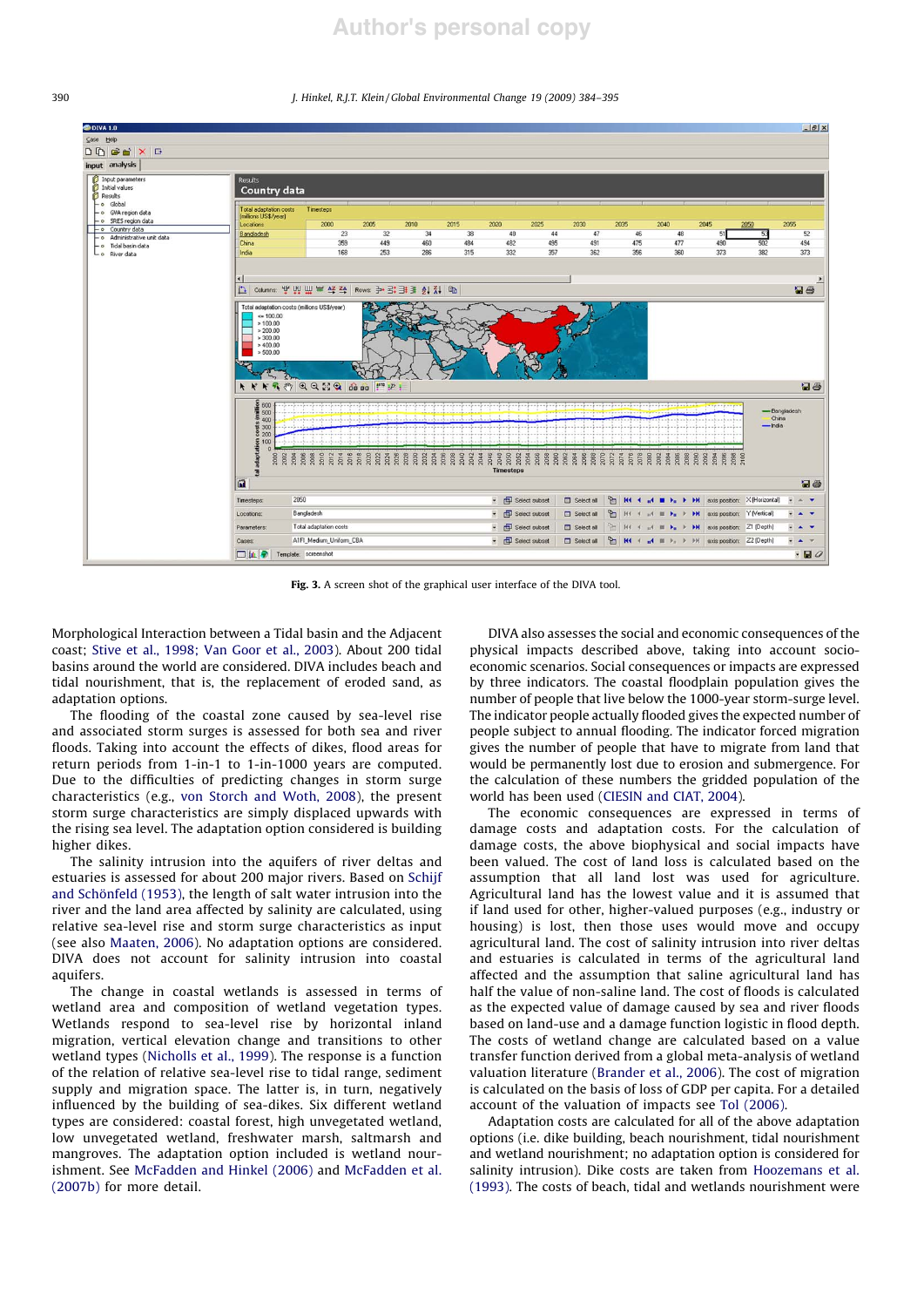J. Hinkel, R.J.T. Klein / Global Environmental Change 19 (2009) 384–395 391

Table 2 The output of DIVA 2.0.3.

| Impact             | Output Variable                                                                                                                             |
|--------------------|---------------------------------------------------------------------------------------------------------------------------------------------|
| Erosion            | Sand lost, land lost, people forced to migrate, cost of land<br>loss, cost of migration, cost of beach and tidal nourishment                |
| Flooding           | Coastal floodplain population, people actually flooded, cost<br>of flooding, dike height, cost of dike building                             |
| Wetland change     | Area of different types of wetlands, monetary value of<br>wetlands, wetland area lost, cost of wetland loss, cost of<br>wetland nourishment |
| Salinity intrusion | Length of river affected by salinity intrusion, land area<br>influenced by salinity intrusion, cost of salinity intrusion                   |

derived from expert consultation. Different cost classes are applied, depending on how far away the sand for nourishment is found.

DIVA implements the adaptation options according to various complementary adaptation strategies. When running DIVA, an adaptation strategy has to be selected for each of the four adaptation options (i.e. beach, tidal and wetland nourishment and dike building). The simplest strategy is 'no adaptation', in which DIVA only computes potential impacts. For beach, tidal and wetland nourishment, there is a 'full protection' strategy, according to which DIVA nourishes beaches, tidal basins and wetlands as much as needed in order to preserve the status quo. For dike building, the equivalent strategy is the 'constant protection' strategy, according to which DIVA raises dikes such that a predefined protection level, i.e. a flood return period against which to protect, is kept. Finally, the 'cost-benefit adaptation' strategy balances costs and benefits of adaptation. For sea-dike building, for example, this strategy maintains an optimal protection level or dike height throughout time (Tol, 2006).

Note that the DIVA tool is not explicit about the exact meaning of vulnerability. This is done for two reasons. First, there is no accepted definition of vulnerability, or a single way of making it operational (e.g., Brooks, 2003; O'Brien et al., 2004; Adger, 2006; Eakin and Luers, 2006; Füssel and Klein, 2006). Second, we view vulnerability as having a strong subjective dimension, that is, statements about vulnerability depend on personal preferences (Ionescu et al., 2009). The model's output has many components that are not objectively comparable (see Table 2) and therefore unsuitable for aggregation into a single measure. Only the monetary components of the output can be readily compared and added up, which is the basis for the above-mentioned 'cost– benefit' adaptation strategy. Hence, DIVA does not produce a single measure or index of vulnerability. The comparison of the various components of the output is left to the user's own judgement.

### 6. DIVA tool application

This section presents selected results of the DIVA tool<sup>1</sup> and discusses these against the background of the previous global vulnerability assessment carried out by Hoozemans et al. (1993). Note that the numbers produced by the two studies cannot be compared directly because the scenarios and definitions of impact indicators are different. The purpose of jointly presenting these results is to illustrate the improvements introduced by the DIVA tool.

Both Hoozemans et al. (1993) and DIVA estimated the floodplain population (i.e. the number of people living below the once-per-1000-years storm-surge level) and the expected number of people subject to annual flooding (called 'people at risk' in the former and 'people actually flooded' in the later assessment). Table 3 shows results of the two assessments for these two



Fig. 4. Results form DIVA 2.0.3 on a global level: expected number of people subject to annual flooding (''people actually flooded'') between 2000 and 2100 for three different scenarios (SRES A2/no adaptation, SRES A1FI/no adaptation and SRES A1FI/ cost–benefit adaptation).

indicators. For each assessment, one scenario with and one without adaptation is presented. The numbers are, however, difficult to compare, because of the different assumptions made. Hoozemans et al. (1993) assumed 1 m of sea-level rise together with 30 years of socio-economic development relative to 1990 (thereby only considering population growth). The results produced by DIVA are based on a consistent combination of sea-level rise and socioeconomic scenarios (also including GDP growth and land-use change) both derived from the SRES scenarios. The numbers presented in the table are based on the A1FI SRES scenario and the assumptions of a high climate sensitivity  $(4.5 \degree C)$  and globally uniform sea-level rise. Under this scenario, 97 cm of sea-level rise, compared to the level of 1990, is reached in 2100. Both assessments show that the expected number of people subject to annual flooding can be brought down significantly through adaptation.

A further improvement of DIVA compared to the previous global vulnerability assessments is the spatial and temporal resolution of the results. While Hoozemans et al. (1993) only considered two points in time and 22 world regions, DIVA produces results for every 5-year period with the smallest spatial resolution being more than 2000 subnational administrative units. As an illustration of these improvements Fig. 4 shows the evolution of the global expected number of people subject to annual flooding for three different combinations of SRES scenarios and adaptation strategies. How these numbers are then spatially distributed across countries and subnational-regions is shown in Figs. 5 and 6, respectively.

Both Hoozemans et al. (1993) and DIVA also assessed impacts on coastal wetlands. In addition to the different assumptions concerning scenarios discussed above, the wetland numbers are difficult to compare between the two assessments because different definitions of coastal wetlands were applied. Hoozemans et al. (1993) considered only RAMSAR sites, distinguishing three types of coastal wetlands: salt marshes, intertidal areas and mangroves. DIVA considered a wider range of coastal wetlands, also including non-RAMSAR sites and distinguishing six different types: coastal forest, high unvegetated wetland, low unvegetated wetland, freshwater marsh, saltmarsh and mangroves (see also McFadden et al., 2007b). The assessments also differed in terms of the adaptation measures considered. While DIVA explicitly took into account adaptation measures that directly act on the wetlands (i.e. wetland nourishment), Hoozemans et al. (1993) only considered the indirect and negative effects of building dikes. Results attained under the same sea-level rise and socio-economic scenarios as described above are shown in Table 4. The larger

 $1$  We use the current DIVA version 2.0.3, which is not vet available for download.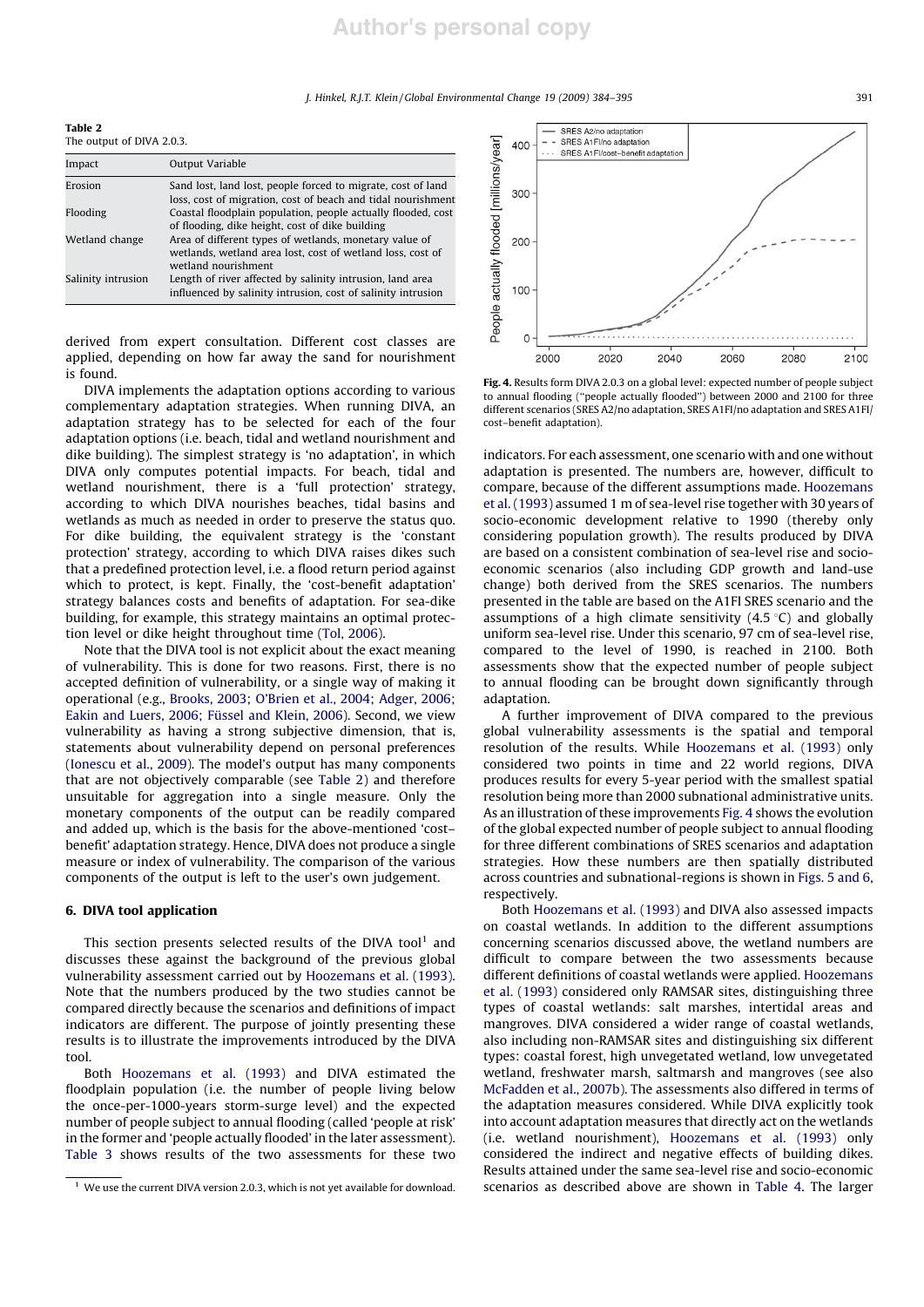## **Author's personal copy**

#### 392 J. Hinkel, R.J.T. Klein / Global Environmental Change 19 (2009) 384–395

#### Table 3

A comparison of global results between Hoozemans et al. (1993) and DIVA 2.0.3: coastal floodplain population and expected number of people subject to annual flooding.

|                                          | Hoozemans et al. (1993).<br>$(1 \text{ m})$ , $(2020)$ , no adaptation | Hoozemans et al. (1993), (1 m),<br>$(2020)$ , with adaptation | DIVA, A1FI, 2100,<br>no adaptation | DIVA. A1FI. 2100.<br>cost-benefit adaptation |
|------------------------------------------|------------------------------------------------------------------------|---------------------------------------------------------------|------------------------------------|----------------------------------------------|
| Coastal floodplain population (millions) | 396.8                                                                  | 396.8                                                         | 257.1                              | 257.1                                        |
| Expected number of people subject to     | 100.0                                                                  | 11.8                                                          | 204.3                              | 0.2                                          |
| annual flooding (millions per year)      |                                                                        |                                                               |                                    |                                              |



### People actually flooded Ithousands/vearl



Fig. 5. Results from DIVA 2.0.3 on a country level: expected number of people subject to annual flooding ("people actually flooded") in 2100 under the SRES A1FI scenario and no adaptation measures being taken.

#### Table 4

A comparison of global results between Hoozemans et al. (1993) and DIVA 2.0.3: loss of wetlands.

|                                                     | Hoozemans et al.<br>(1993) 1990,<br>total area $(km2)$ | Hoozemans et al. (1993).<br>$(1 \,\mathrm{m})$ , no adaptation,<br>relative loss of area | DIVA, A1FI.<br>2000. total<br>area $(km2)$ | DIVA, A1FI, 2100,<br>no adaptation,<br>relative loss of area | DIVA, A1FI, 2100, cost-benefit<br>adaptation, relative loss of area |
|-----------------------------------------------------|--------------------------------------------------------|------------------------------------------------------------------------------------------|--------------------------------------------|--------------------------------------------------------------|---------------------------------------------------------------------|
| Wetlands (as defined in<br>the respective studies)  | 302,000                                                | 59%                                                                                      | 849,000                                    | 51%                                                          | 39%                                                                 |
| Mangroves (as defined in<br>the respective studies) | 134.000                                                | 56%                                                                                      | 232,000                                    | 34%                                                          | 29%                                                                 |

relative losses attained by Hoozemans et al. (1993) stem from the fact that a smaller and more fragile variety of wetland types was considered.

DIVA offers a great variety of additional impact indicators, such as land loss, people migrated, annual tourist arrivals. In addition, monetary values are placed on some of these impacts, as well as on the costs and benefits of measures to protect against these impacts (see Table 2).

## 7. Discussion

One of the major challenges addressed in the development of the DIVA tool was the integration of knowledge. The central concept here is modularity, that is, the idea of encapsulating expert knowledge in the form of self-contained modules and making them available to others via well-defined interfaces. Hence,

modularity enables experts with different disciplinary backgrounds to integrate their knowledge without the need to understand the details of each other's knowledge domains. Modularity also supports the analysis of model (or structural) uncertainty: the integrated model can be run with different modules that represent the same processes. An irresolvable drawback of the modular approach is that experts are not forced to study the other modules in detail; understanding the relevant modules' interfaces is sufficient. As a consequence, modules might be based on conflicting assumptions or more efficient numerical algorithms cannot be found.

The second concept central to knowledge integration is iteration, a concept that is generally recognized as being important in transdisciplinary research (Klein, 1990). In the case of DINAS-COAST, it was crucial because the linkages between the coastal subsystems could not be specified at the beginning of the project.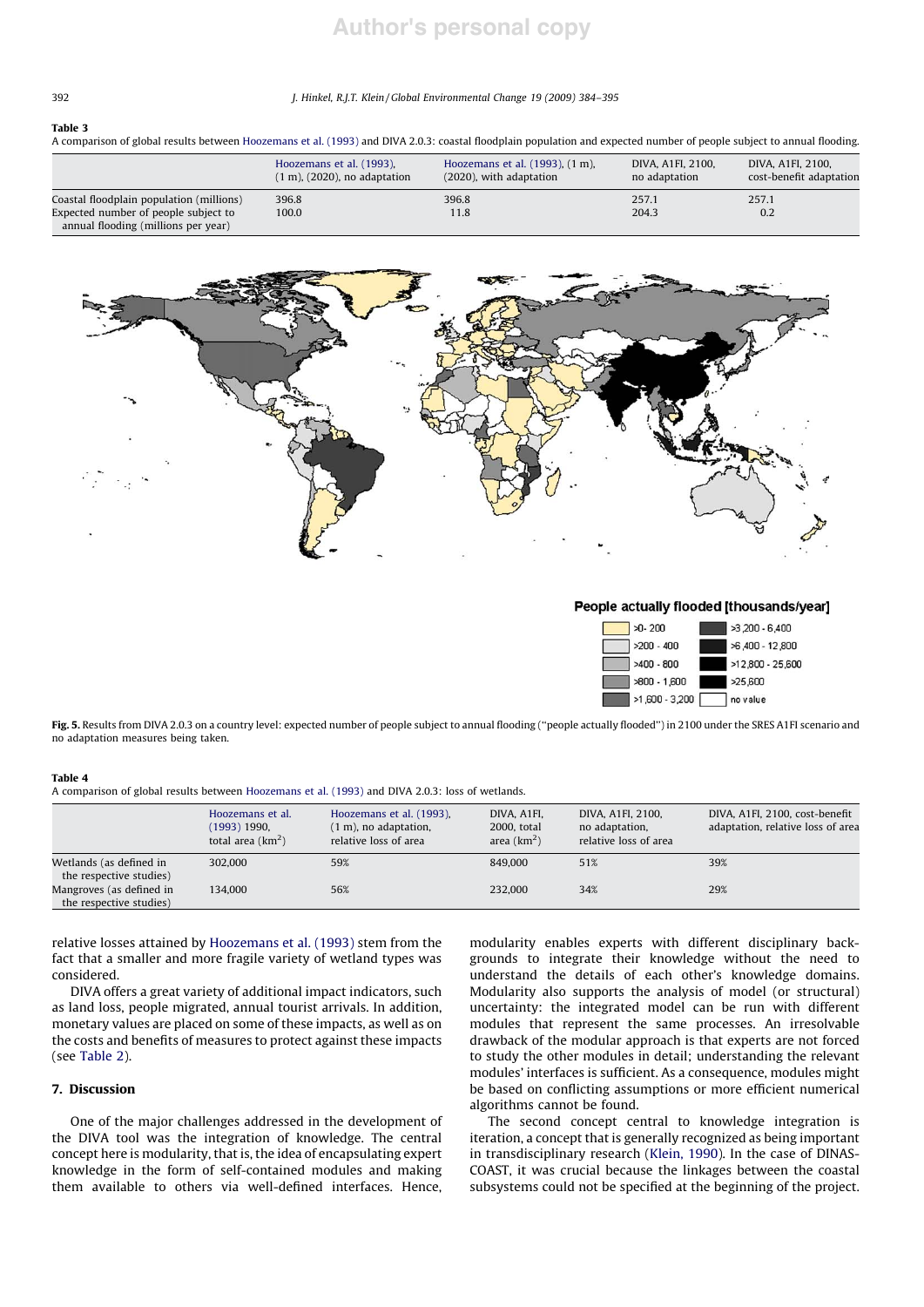J. Hinkel, R.J.T. Klein / Global Environmental Change 19 (2009) 384–395 393



Fig. 6. Results from DIVA 2.0.3 on an administrative unit level for South-East Asia: expected number of people subject to annual flooding ("people actually flooded") in 2100 under the SRES A1FI scenario and no adaptation measures being taken.

The iterative development thus allowed for taking advantage of the interdisciplinary learning that occurred amongst the participants during the course of the project. One caveat of the iterative approach is the danger of ''iterating forever''. At some stage, the interfaces must be finalized in order to leave sufficient time for applying and validating the integrated model as a whole.

A crucial question about integrated models in general is validation. Integrated models are difficult to validate because of lack of data. Yet, there are three important arguments in favour of integrated modelling in the context of global vulnerability to sealevel rise. First, partial or component-wise validation is possible and has been done for the individual modules of the DIVA tool. Second, the integration of disciplinary subsystem knowledge is required in climate change research as decisions about the integrated coastal system are being made. Scientific integration is taking place anyway, in the sense that data produced by a study about one subsystem is fed into another one. DIVA improves the integration by also considering potential feedbacks and ensuring consistency of assumptions between the subsystem knowledge pieces. Third, DIVA is not meant to be a final product, but a living integrated hypothesis to be challenged by others. DIVA's algorithms and data continue to be updated by the consortium whenever new knowledge becomes available. Furthermore, the free availability of the DIVA tool and method allows others to evaluate the work done so far and improve it by incorporating their own knowledge in form of data, scenarios or algorithms. In summary, DIVA is not meant to be a decision-support tool. A more appropriate term for DIVA would be a ''discussion-support tool''.

The second major challenge was to make the integrated model directly available to a wide variety of end-users. A trade-off needed to be made between overall scientific complexity represented in the model and the communicability of results to users. A compromise was needed between the two aims of DINAS-COAST: to improve on previous global assessment efforts by including more realistic scenarios and by representing the dynamic interactions between natural and social coastal subsystems, and to make the model itself available to a broad audience. The more comprehensive and complex the model, the smaller would be the audience that can use the model and the more difficult it becomes to communicate model results. The GUI has been designed in such a way that a user, while confronted with much more information than in previous assessments, should be able to handle the information in ways that provide more insights than a published document can give. In hindsight, the development of the GUI might have benefited from greater interaction with potential users. However, given the limited time and financial resources a conscious decision was made to focus on the interdisciplinary knowledge integration described above.

The easy availability of the DIVA tool has already led to widespread application within various policy, academic and education contexts. DIVA contributed to a number of policy reports such as the one ''The Future Oceans? Warming Up, Rising High, Turning Sour'' by the German Advisory Council on Global Change (WBGU, 2006) and a report to the United Nations Framework Convention on Climate Change (UNFCCC) on adaptation options for coastal areas (Nicholls, 2007). It has been and is being used within several EU-funded projects such as PESETA, BRANCH, ADAM and CLIMATECOST, as well as in an integrated vulnerability assessment of coastal areas of South-East and East Asia funded by the Asian Pacific Network. Further scientific applications of DIVA include its use as a component in the Community Integrated Assessment System of the Tyndall Centre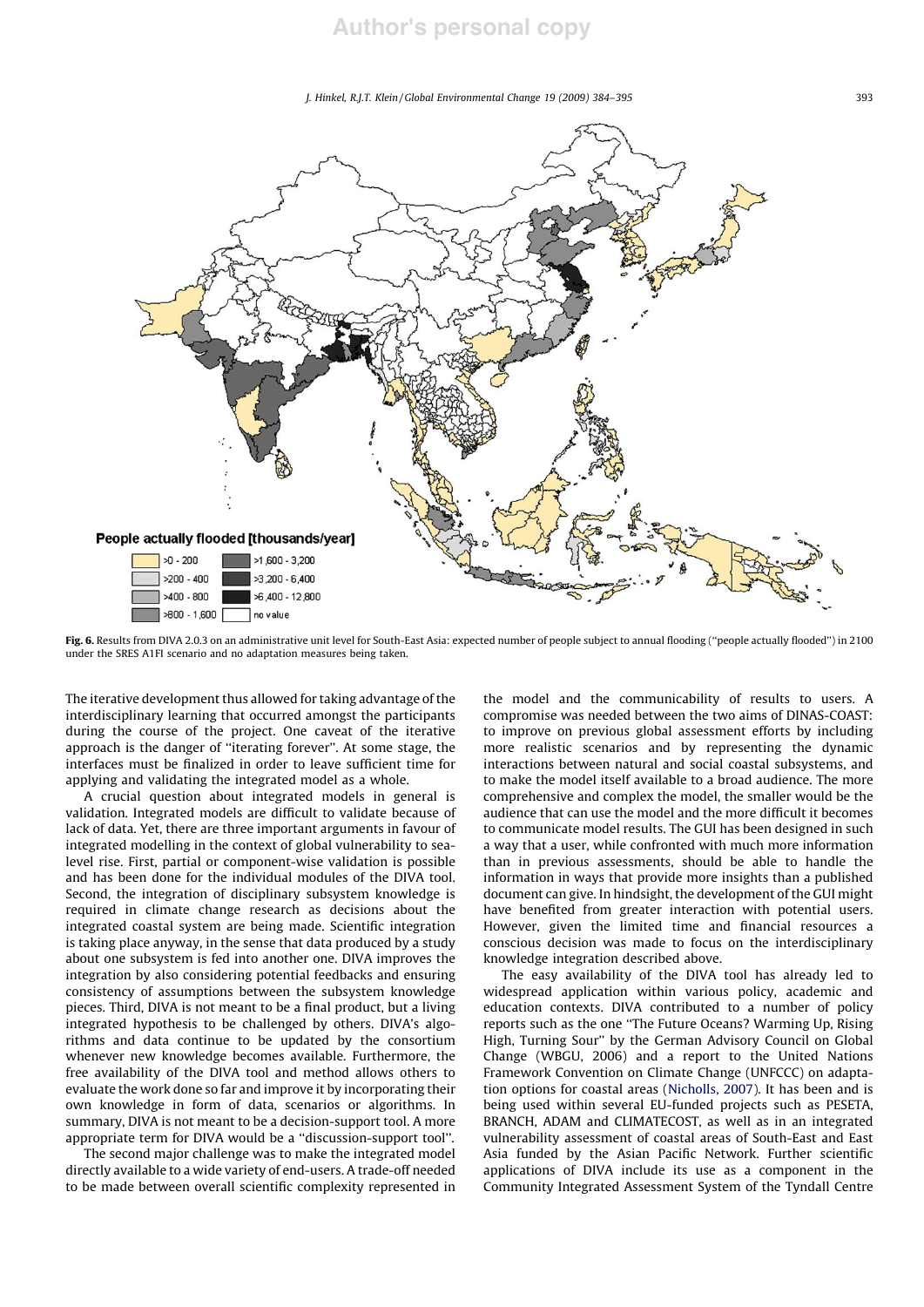#### 394 J. Hinkel, R.J.T. Klein / Global Environmental Change 19 (2009) 384–395

for Climate Change Research (Warren et al., 2008a,b) and the exploration of differential impacts due to different global patterns of sea-level rise at the UK Met Office Hadley Centre for Climate Change. DIVA has also been used in a series of regional workshops organized by the Secretariat of the UNFCCC, which aimed to familiarize national policy-makers with methods for assessing impacts, vulnerability and adaptation in preparation of their National Communications to the UNFCCC. At several universities, including those of Delft, Barcelona and Southampton, DIVA is used in the education of undergraduate and graduate students.

These applications of DIVA have made apparent a number of limitations. While DIVA was never meant as a decision-support tool for coastal planners and managers, there is a high demand for DIVA-like tools that operate at a resolution that is high enough for decision-making in the face of sea-level rise and associated hazards. Furthermore, the use of DIVA by people with detailed local knowledge of particular coastal areas has also revealed inconsistencies in the data (all data in DIVA has been derived from public global databases). Another limitation is that the DIVA GUI does not provide GIS functionality at the expert level. It is technically a minor operation to import and export to and from standard GIS tools, yet this functionality is not currently available via the GUI. Making such and other advanced functionality available via the GUI would, however, be a costly task, because GUI development does generally absorb significant amounts of resources.

Finally, there are a number of further drivers and processes that are assumed to have relevant contributions to coastal vulnerability, but could not be included into the current version of the DIVA tool, because of limitations in available data, models and resources. These include:

- ! Impacts of changing river sediment discharge on coastal erosion/ sedimentation;
- ! impacts of changing river sediment discharge, sea-surface temperature rise and acidification, as well as tourism on aquatic ecosystems (e.g., coral reefs);
- impacts of regional climate processes such as changing monsoon circulation, El Niño, La Niña and the Indian Ocean Dipole Mode;
- ! coastal development and urbanization;
- ! further adaptation options, such as, e.g., salinity intrusion barriers.

As a result of its modular structure and the flexible development process, the DIVA tool could easily be extended to address some of these limitations and to incorporate new knowledge and insights.

## 8. Conclusions and outlook

This paper presented the development of the DIVA tool, an integrated tool for assessing vulnerability to sea-level rise on national, regional and global scales. In this development, two major challenges needed to be tackled. First, knowledge from distributed partners about the various coastal subsystems needed to be combined into an integrated model in a way that allowed changing data, algorithms and subsystem interactions during the development process. Second, the integrated model needed to be made available in a suitable form to a broad community of end-users.

These challenges led to the development of the DIVA method, an iterative method for building integrated models by distributed partners. This method provides scientists from different backgrounds with a way to harmonize their conceptualizations of the system to be modelled and an intuitive interface to express their knowledge about it. Communication and collaboration is facilitated via automatically generated web-based documentation.

The DIVA method has been successfully applied to develop the DIVA tool, which is freely available for download from the DINAS-COAST website. The tool allows end-users to conduct their own assessments interactively—as opposed to model developers running their own model and publishing a selection of the results in a report. The free availability of DIVA has led to its broad application within the context of policy, research and education.

The DIVA tool is being further developed by members of the former DINAS-COAST consortium. The modular structure allows for easy updates of data and algorithms. Current work includes updating the data on elevation and areal extents using more detailed digital elevation models (Hinkel et al., under review). Further applications of the DIVA method are intended as well. It is conceivable to develop regional versions of the DIVA tool, such as a DIVA-Europe, a DIVA-South Asia and a DIVA-Caribbean. Increasing the spatial resolution of the analysis would increase the model's usefulness to coastal management.

#### Acknowledgements

This paper is based on research that has been funded by the Research Directorate-General of the European Commission through its projects DINAS-COAST (contract number EVK2-CT-2000-00084). We thank Lars Exner for his technical support in preparing the figures and maps of this paper.

#### References

- Adger, N., 2006. Vulnerability. Global Environmental Change 16 (3), 268–281.
- Baarse, G., 1995. Development of an Operational Tool for Global Vulnerability Assessment. CZM Centre Publication No. 3. Ministry of Transport, Public Works and Water Management, The Hague, The Netherlands.
- Benioff, R., Guill, S., Lee, J., 1996. Vulnerability and Adaptation Assessments: An International Handbook. Kluwer Academic Publishers, Dordrecht.
- Brander, L., Florax, R., Vermaat, J., 2006. The empirics of wetland valuation: a comprehensive summary and a meta-analysis of the literature. Environmental and Resource Economics 33 (2), 223–250.
- Brooks, N., 2003. Vulnerability, Risk and Adaptation: a Conceptual Framework. Tyndall Centre Working Paper 38. Tyndall Centre for Climate Change Research, Norwich, UK.
- Carter, T.R., Parry, M.L., Harasawa, H., Nishioka, S., 1994. Technical Guidelines for Assessing Climate Change Impacts and Adaptations. Report of Working Group II of the Intergovernmental Panel on Climate Change. Department of Geography, University College London/Center for Global Environmental Research, National Institute for Environmental Studies, UK/Ibaraki, Japan.
- CIESIN and CIAT, 2004. Gridded Population of the World (GPW), Version 3. Center for International Earth Science Information Network, Columbia University and Centro Internacional de Agricultura Tropical, Palisades. CIESIN, Columbia University, NY.
- de la Vega-Leinert, Nicholls, A.R.J., Hassan, A.N., El-Raey, M. (Eds.), 2000a. Proceedings of the SURVAS Expert Workshop on African Vulnerability and Adaptation to Accelerated Sea-Level Rise, Cairo, Egypt, Flood Hazard Research Centre, Middlesex University, Enfield, UK, 5–8 November.
- de la Vega-Leinert, Nicholls, A.R.J., Tol, R.S.J. (Eds.), 2000b. Proceedings of the SURVAS Expert Workshop on European Vulnerability and Adaptation to Accelerated Sea-Level Rise, Hamburg, Germany, Flood Hazard Research Centre, Middlesex University, Enfield, UK, 19–21 June.
- DINAS-COAST Consortium, 2006. DIVA 1.5.5. Potsdam Institute for Climate Impact Research, Potsdam, Germany, CD-ROM (available at http://www.pik-potsdam.de/diva).
- Eakin, H., Luers, A.L., 2006. Assessing the vulnerability of social–environmental systems. Annual Review of Environment and Resources 31, 365–394.
- Feenstra, J., Burton, I., Smith, J., Tol, R.S.J. (Eds.), 1998. Handbook on Methods for Climate Change Impact Assessment and Adaptation Strategies. United Nations Environment Programme and Institute for Environmental Studies. Vrije Universiteit, Nairobi, Kenya and Amsterdam, The Netherlands.
- Füssel, H.M., Klein, R.J.T., 2006. Climate change vulnerability assessments: an evolution of conceptual thinking. Climatic Change 75 (3), 301–329.
- Gornitz, V., Daniels, R., White, T., Birdwell, K., 1994. The development of a coastal risk assessment database: vulnerability to sea-level rise in the U.S. Southeast. Journal of Coastal Research 12, 327–338.
- Gruber, T.R., 1993. A translation approach to portable ontologies. Knowledge Acquisition 5 (2), 199–220.
- Hamilton, J., Maddison, D., Tol, R., 2005. Climate change and international tourism: a simulation study. Global Environmental Change 15 (3), 253–266.
- Hinkel, J., 2005. DIVA: an iterative method for building modular integrated models. Advances in Geosciences 4, 45–50.